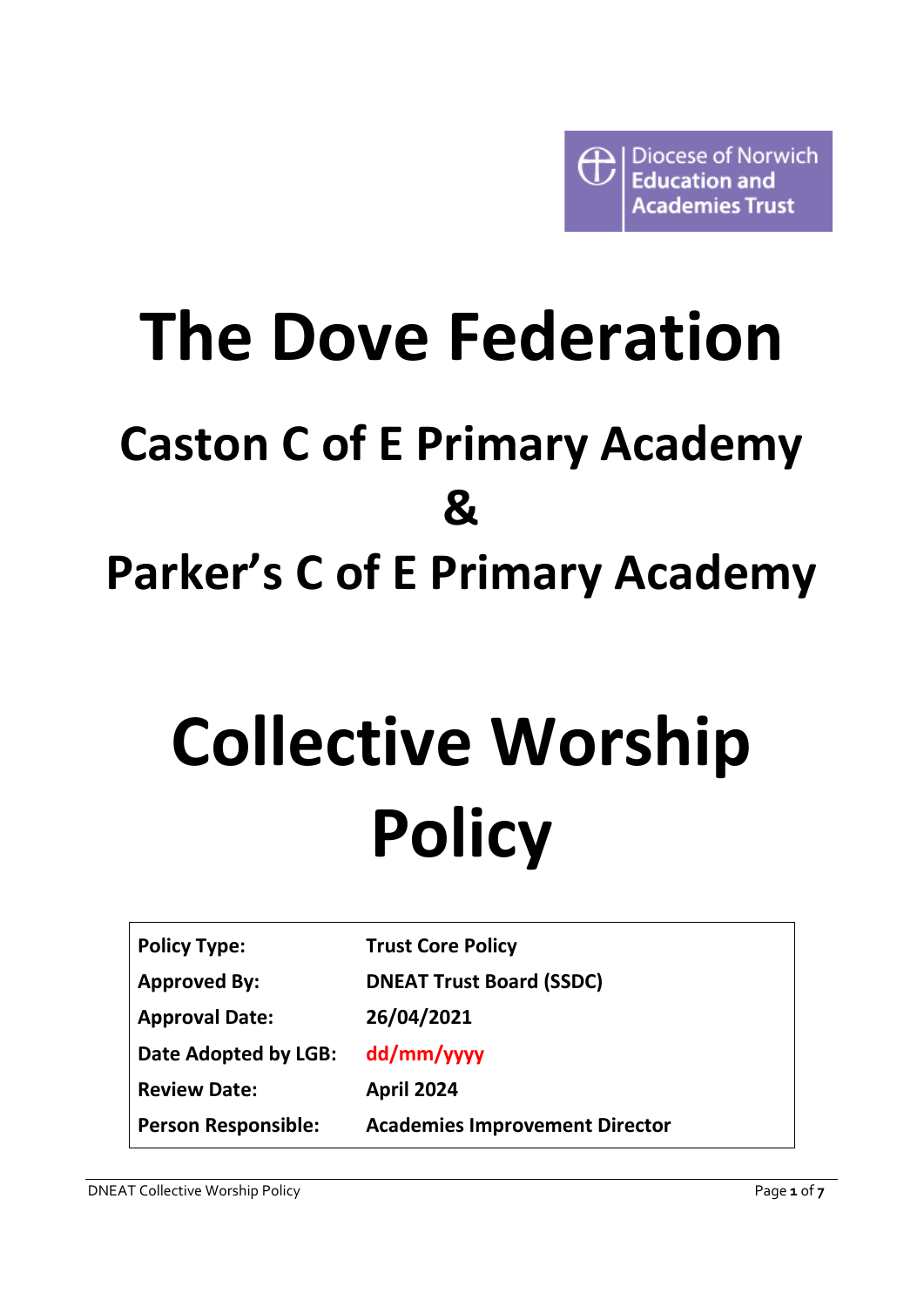# **Summary of Changes**

The model policy has been revised to reflect these changes to the statutory guidance as outlined below.

| Page<br>Ref. | <b>Section</b>                                   | <b>Amendment</b>                                                                                                                                                                                                                                                                   | Date of<br>Change |
|--------------|--------------------------------------------------|------------------------------------------------------------------------------------------------------------------------------------------------------------------------------------------------------------------------------------------------------------------------------------|-------------------|
| 3            | <b>Policy Statement</b>                          | Additional paragraph making reference to the<br>expectation of the Church of England Collective National<br>Statement for Entitlement and Expectation.                                                                                                                             | April 2021        |
| 4            | Anglican Faith<br>and Practice                   | Wording regarding engagement with the wider Christian<br>church updated in consultation with diocesan<br>Distinctiveness and Standards Manager.<br>Additional references made to the Church of England<br><b>Collective National Statement for Entitlement and</b><br>Expectation. | April 2021        |
| 5            | Organisation                                     | Paragraphing re-ordered to accommodate new<br>statements in this section (see below).                                                                                                                                                                                              | April 2021        |
| 5            | Organisation                                     | Wording added regarding worship being welcoming and<br>exemplifying the principles of Christian hospitality.                                                                                                                                                                       | April 2021        |
| 5            | Organisation                                     | Reference to who delivers collective worship and the<br>development of staff expertise and knowledge.                                                                                                                                                                              | April 2021        |
| 5            | Organisation                                     | Statement added to reflect the four-part model to<br>structure Collective Worship                                                                                                                                                                                                  | April 2021        |
| 6            | SMSC                                             | Wording added to reflect the three principles of growing<br>faith from the Church of England Collective National<br>Statement for Entitlement and Expectation                                                                                                                      | April 2021        |
| 7            | Links to other<br>policies                       | Reference to the SMSC Policy                                                                                                                                                                                                                                                       | April 2021        |
| 3            | Para 4                                           | Final sentence to reflect new SIAMs requirement (2018)                                                                                                                                                                                                                             | May 2019          |
| 5            | Planning<br>(Final sentence)                     | Involvement of pupils in planning and leading worship<br>to reflect new SIAMs requirement (2018)                                                                                                                                                                                   | May 2019          |
| 5            | Resources<br>(Final sentence)                    | Statement to reflect training requirement (SIAMs 2018)                                                                                                                                                                                                                             | May 2019          |
| 6            | Monitoring and<br>evaluation<br>(Final sentence) | Statement to reflect the involvement of pupils and the<br>LGB Ethos Committee in evaluating Collective Worship                                                                                                                                                                     | May 2019          |
| 6            | Links to other<br>policies                       | Reference to Academy Vision Statement                                                                                                                                                                                                                                              | May 2019          |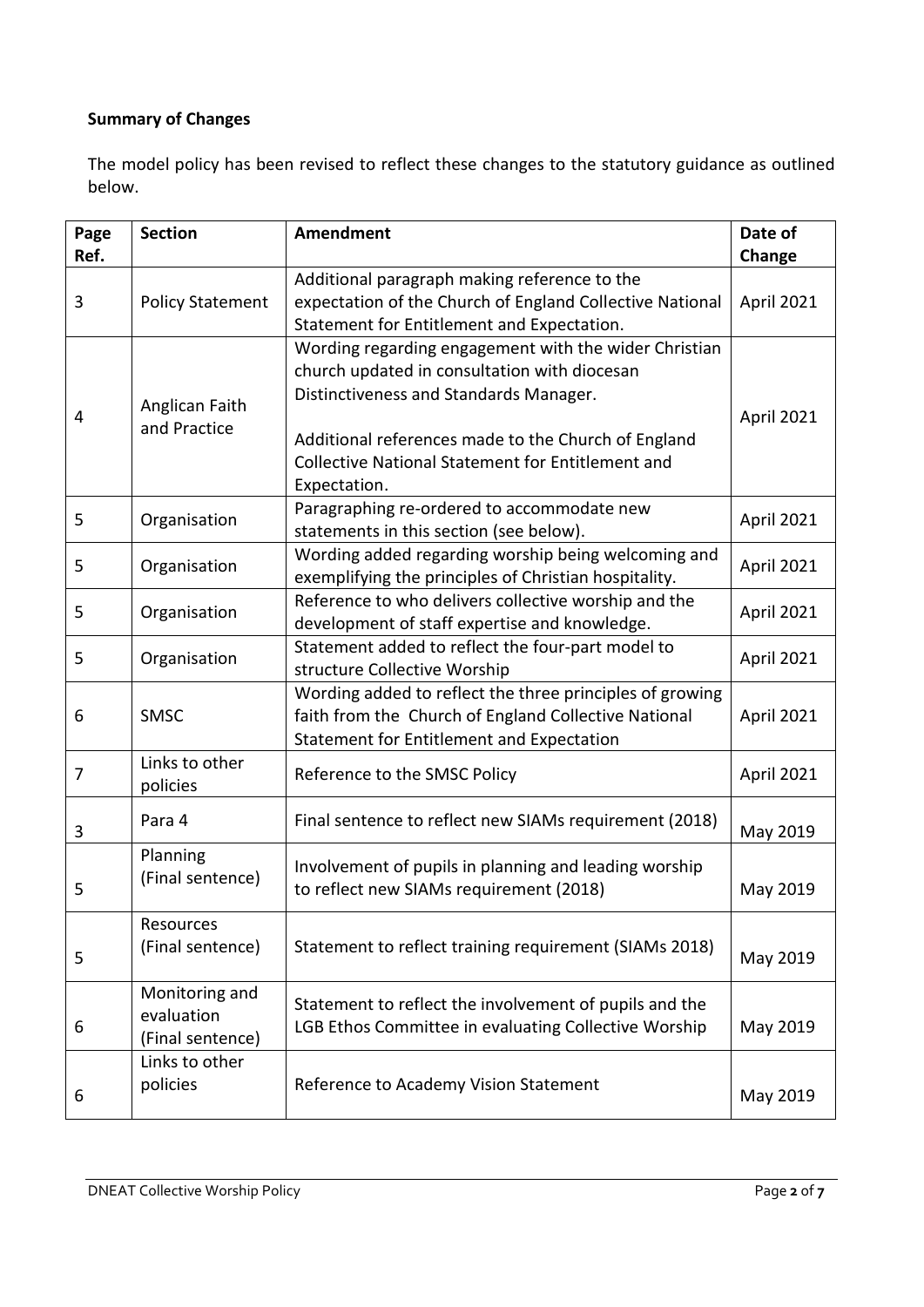# **Roles and Accountabilities**

The Diocese of Norwich Education and Academies Trust is accountable for all policies across its Academies. All policies whether relating to an individual academy or the whole Trust will be written and implemented in line with our ethos and values as articulated in our prospectus. We are committed to the provision of high quality education in the context of the Christian values of service, thankfulness and humility where individuals are valued, aspirations are high, hope is nurtured and talents released.

A Scheme of Delegation for each academy sets out the responsibilities of the Local Governing Body and Principal / Head Teacher. The Principal / Head Teacher of each academy is responsible for the implementation of all policies of the Academy Trust.

All employees of the Academy Trust are subject to the Trust's policies.

#### **Policy Statement**

As a Church academy, worship is an affirmation and celebration of our Christian ethos where adults and children have the opportunity to learn, worship and grow in their understanding of God and of themselves. It is therefore the 'heartbeat' of everything that we do and an expression of our academy's Christian vision and values.

We believe that we and our children are made in the image of God and that worship is a vital factor in this image becoming more real and meaningful. It should enable participants to develop an understanding of Jesus Christ and God as Father, Son and Holy Spirit.

Worship in our academy is not simply a statutory duty although the legal requirements provide a framework for practice.

Worship in our academy aligns itself with the Church of England Collective Worship National Statement for Entitlement and Expectation (March 2021). We expect our academy to offer high quality collective worship that is inclusive, invitational and inspiring.

#### **The Legal Requirements**

We seek to comply with the School Standards and Framework Act 1998 (Section 70 and Schedule 20) which requires that:

- All registered pupils (apart from those whose parents exercise the right to withdrawal) must on each academy day take part in an act of Collective Worship.
- The daily act of Collective Worship should be conducted in accordance with the provisions of the Trust Deeds of the academy and the ethos statement in the Instrument of Government, and should be consistent with the beliefs and practices of the Church of England.
- All acts of Collective Worship in Church schools/academies must be Christian in character. Pupils can be grouped in various ways for worship such as the whole school, year groups, tutor groups, classes, or other combinations.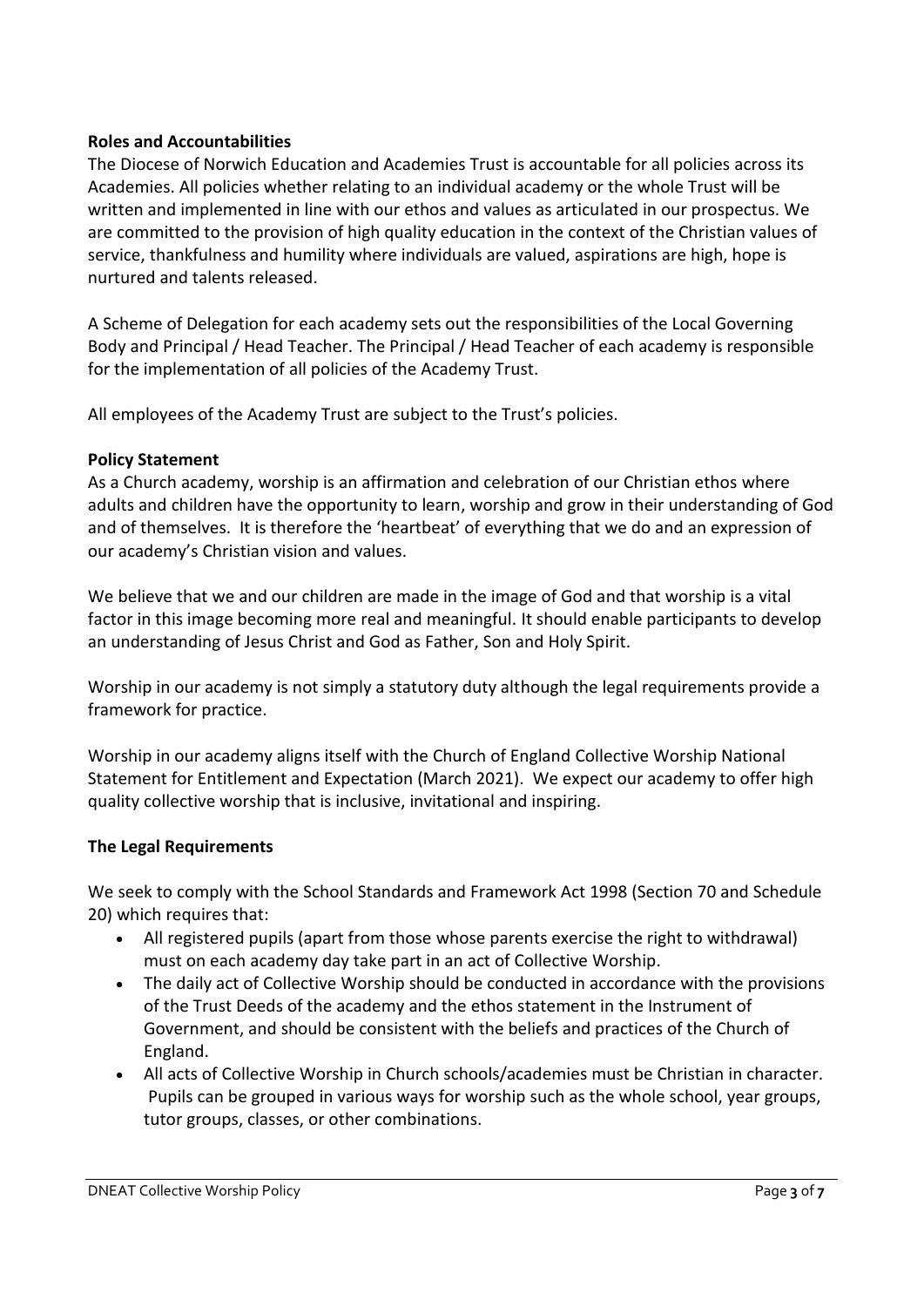- Acts of worship must be appropriate for the pupils in that they should take account of the pupils' age, aptitude and family backgrounds.
- The daily act of Collective Worship will normally take place on the academy premises but all academies are able to hold their Act of Collective Worship elsewhere (e.g. the local Parish Church) on special occasions.
- Responsibility for the arrangement of Collective Worship in a Church of England academy rests with the Local Governing Body in consultation with the Principal/Headteacher. Trust appointed Governors have a particular responsibility because they are appointed to promote and uphold the ethos and values of the Diocese of Norwich Education and Academies Trust. The Principal/Headteacher has a responsibility to ensure that all arrangements for Collective Worship are secured. They act as the Collective Worship coordinator.

# **Anglican Faith and Practice**

In addition to the above, we seek to provide acts of Collective Worship that reflect the faith and practice of the Church of England therefore:

We use the Bible as a sourcebook for inspiration and learning and make pupils familiar with the Lord's Prayer, psalms and other verses of scripture. We also introduce them to a variety of wellknown prayers – many of which express the central beliefs of Christians throughout the ages.

We use aspects of Anglican liturgy to create a framework for worship. We use Christian symbols as a focus for reflection and provide opportunities to discover the value of meditation and silence. We observe the cycle of the Anglican year including celebrations of the major Christian festivals.

In Caston and Parker's C of E Primary Academies (hereafter referred to as the academy), we provide a worship space which is attractive and well prepared with appropriate thought having been given to colour, space, seating, ambience and music.

We actively seek to develop church partnerships to enhance our provision for collective worship. This includes the local Anglican church and other Christian denominations. We view our academy as part of the global church and aim to provide opportunities for pupils to appreciate the diversity of Christianity.

We believe as stated in the Church of England National Collective Worship Statement of Entitlement and Expectation that collective worship is the unique heartbeat of the school and is offered as part of a wider opportunity for pupils and adults to encounter faith by engaging in conversations about God, both as individuals and together.

# **Rights and Responsibilities**

As established by the 1944 Act and reinforced through this policy, parents have the right to withdraw their children from Collective Worship. However, having chosen to send their children to the academy, it is hoped that no one will exercise this right. Should such a situation arise, appropriate arrangements would be made in keeping with the requirements of the Act.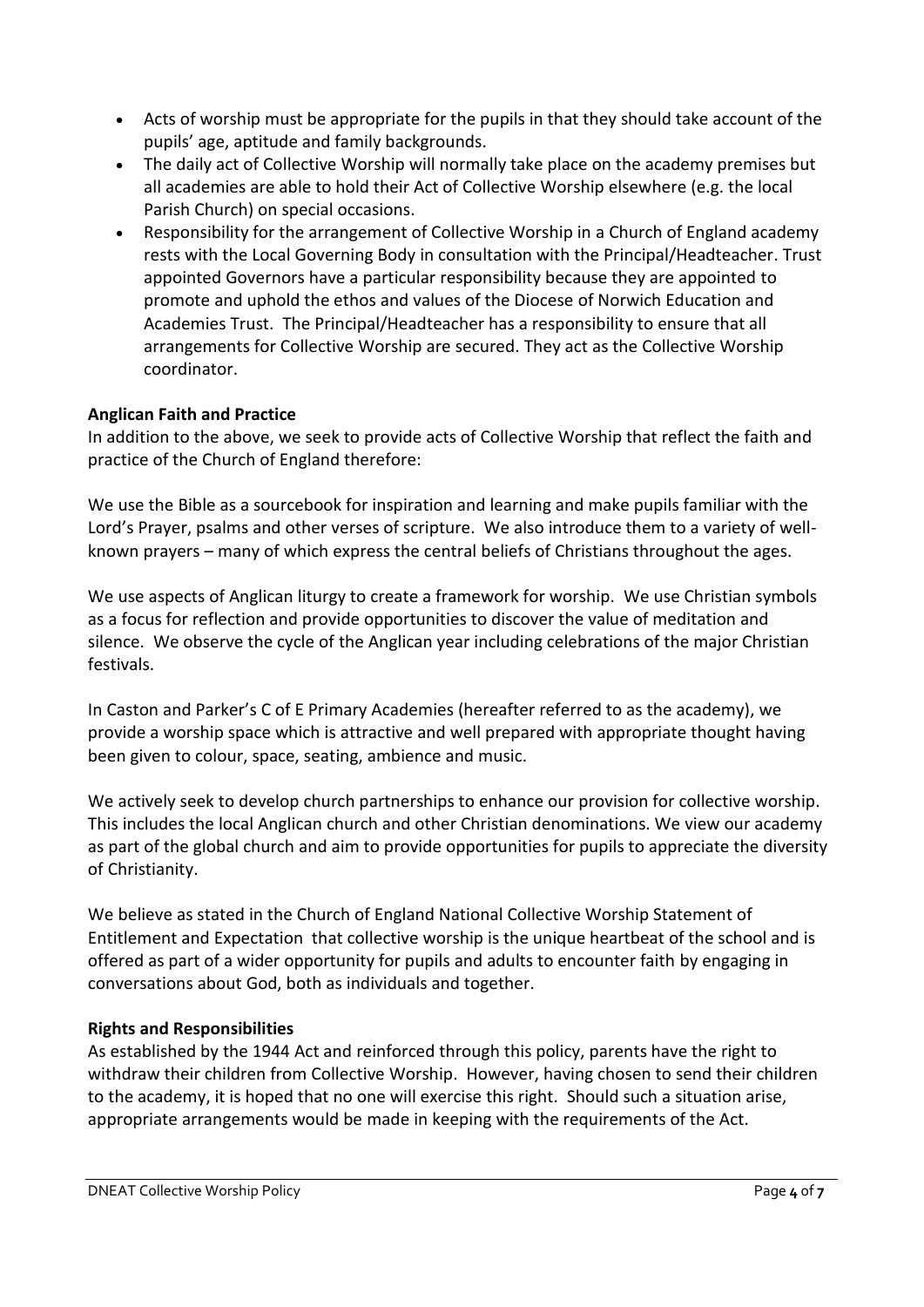# **Aims and Purpose**

The aims and purpose of Collective Worship as defined by the Education Reform Act 1988 are as follows:

- To provide an opportunity for the children to worship God
- To enable children to consider spiritual and moral issues
- To enable children to explore their own beliefs
- To encourage participation and response
- To develop in children a sense of community spirit
- To promote a common ethos with shared values and to reinforce positive attitudes

#### **Planning**

Planning for Collective Worship is led by the Principal/headteacher and is undertaken in consultation with the academy's adult community. Plans follow the cycle of the Anglican year and our collective worship focuses on the school values. The Principal/headteacher ensures that leaders and visiting speakers receive copies of the plans. Individuals and groups are responsible for using the plans as a basis for developing their own short-term plans for individual acts of worship. This approach is inclusive of pupils, who have regular involvement in planning and leading Collective Worship.

#### **Organisation**

We plan to enable pupils and staff to encounter God and the teachings of Jesus Christ through worship that is truly welcoming, inclusive and exemplifies the principles of Christian hospitality. This is an approach that seeks to meet the needs of all, wherever they may be on their journey of faith and belief.

The Principal/headteacher and other members of staff together with groups of children take turns to conduct Collective Worship. The local vicars, Reverend Bell (Caston) and Reverend Atkins (Parker's) leads collective worship and provides coherence between worship in church and academy and visits at least four times per year as part of the Christian calendar. This underpins the principles of the Church of England Collective Worship National Statement of Entitlement and Expectation – *Developing Staff Expertise and Knowledge*.

An act of Collective Worship is held daily. This may involve the whole academy or smaller class or key stage groups. Where collective worship forms part of an assembly, we ensure that there is a clear distinction between the two elements of gathering.

Once a week we have a whole school celebration assembly as part of our collective worship. We award head teachers certificates, values certificates and celebrate the work of our local community.

We conduct Collective Worship in a dignified and respectful way expecting children to behave appropriately. We create a suitable atmosphere by using music, pictures or other artefacts to act as a focal point.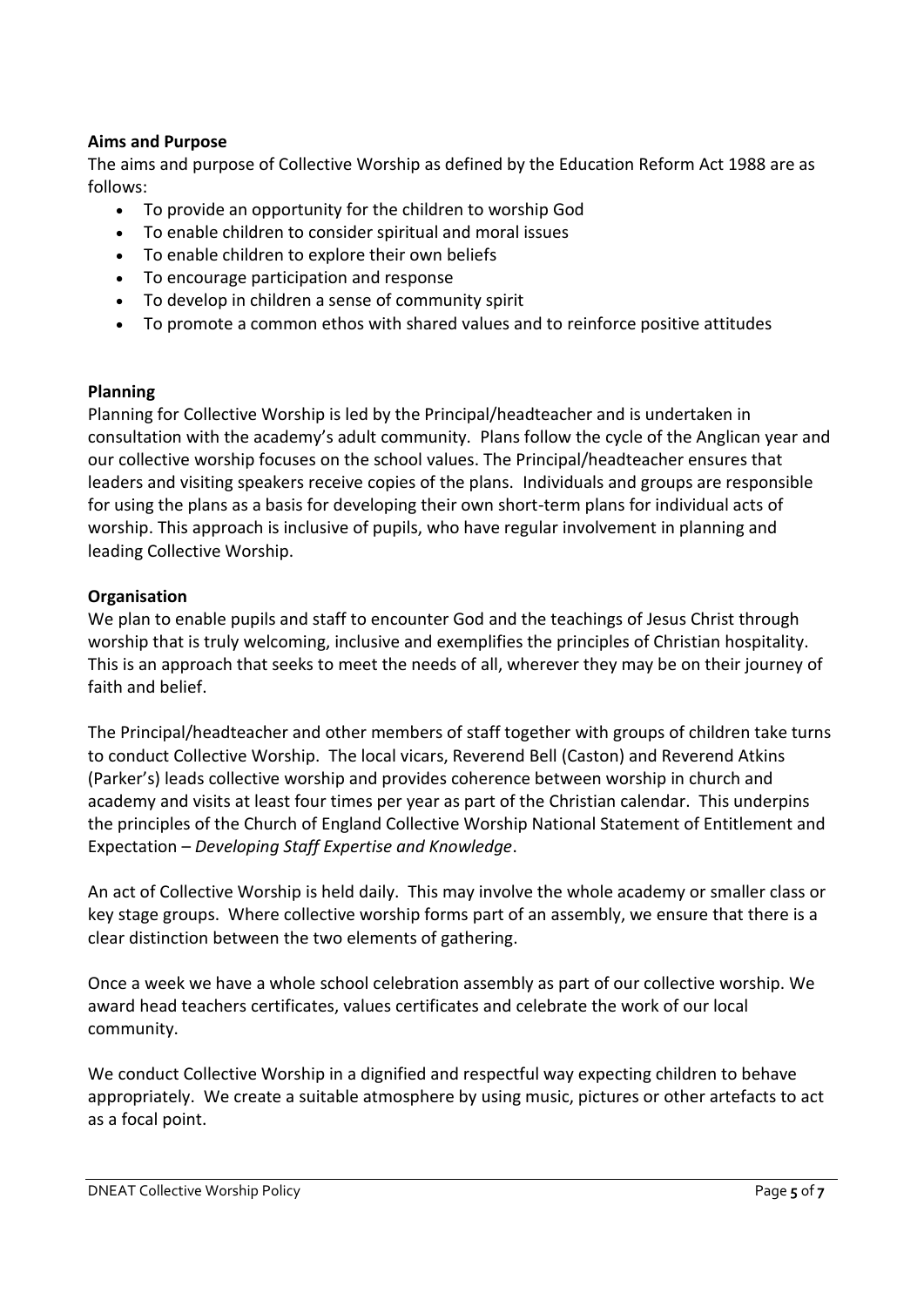We use a four-part model to structure our Collective Worship, which includes liturgical greetings and the format "Gathering, Engaging, Responding, Sending"**.**

# **Resources**

The budget for Collective Worship is distinct from the budget for Religious Education. There is a wide selection of assembly books and artefacts which we regularly update and improve. We have a collection of CDs which are used to provide suitable music as children enter and leave the hall as well as to accompany singing. Leaders of worship, including clergy, have access to regular training.

# **Contribution to Spiritual, Moral, Social and Cultural development**

We recognise that although SMSC development should be fostered across the whole curriculum, acts of Collective Worship provide a multitude of opportunities in this area. For example, children will be encouraged to reflect on and celebrate the deeper meanings of life, consider their own behaviour and recognise the need for forgiveness, appreciate the contributions of others and respond to their needs, value their own culture and the cultures of others.

The organisation and delivery of our Collective Worship is therefore, connected through the communities of school, home and church. Each plays a crucial role in delivering worship in our academy through:

- Connected Communities: looking for meaningful community connections in the intersection between church, school and household.
- Encounters with God: encountering faith and belief by engaging in conversations about God as individuals and together.
- Imaginative practices: searching for 'a new way of being church' and creating new thinking and new doing in relation to children, young people and households.

# **Monitoring and Evaluation**

We aim to develop the monitoring and evaluation of Collective Worship by continuing to keep records of Collective Worship and surveying adults and children as to their views on its impact and expression of the school's Christian vision. We intend to make the criteria for successful worship available to all those who plan and lead it before asking them to submit short term plans. The coordinator and others will routinely observe and monitor acts of Collective Worship in line with these criteria. In conjunction with members of the Local Governors' Ethos committee, pupils will also evaluate the impact of Collective Worship on themselves and the wider academy community.

# **Inclusion**

We are committed to equality of opportunity regardless of race, gender, cultural background, ability or any physical or sensory disability. We therefore aim to make Collective Worship accessible to all and accommodate ourselves to individual needs when appropriate. As when teachers prepare lessons, worship leaders take account of different learning styles and aim to present materials using multi-sensory approaches.

# **Implementation of Policy**

The Principal/headteacher as Collective Worship Coordinator is responsible for this policy which will be reviewed every two years. Its implementation is the responsibility of all those planning and leading Collective Worship.